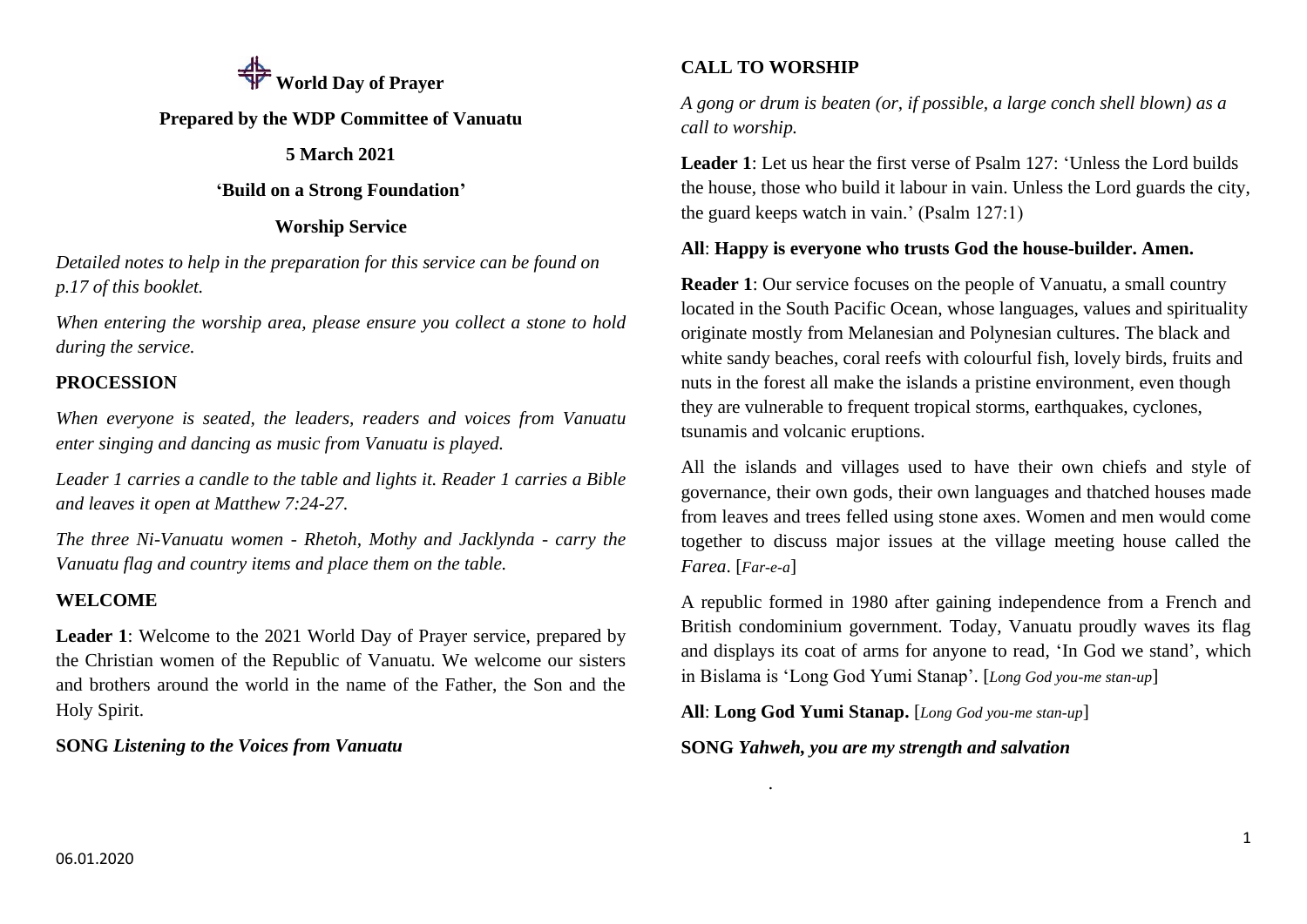*The prayers of thanksgiving, confession, and commitment are interspersed with verses from the song 'Father, I place into your hands'. Please stay seated for these.* 

### **PRAYER OF THANKSGIVING**

**Leader 2**: Let us be thankful for the great things God has done.

Holy, Holy, Holy God, creator of the heavens and the earth and all that is in them, you are present in the history of your people from the beginning to today. Loving God, on whom Vanuatu stands, we adore you.

Thank you for the fellowship with each other and with sisters around the world gathered on this World Day of Prayer.

Thank you for the great and wonderful things in our lives and in our nations. You grant us authority, wisdom, knowledge and understanding to care for all beautiful islands and countries.

Thank you for the fertile lands, for the fresh air, clean environment, beautiful sunshine, blue seas and still waters of the Vanuatu islands.

Thank you for the sweet melody of the birds, the sound of land animals, and the mystery of the fish in the sea and rivers. Thank you for the waterfalls that rain down their waters and serenely declare to us your greatness and power.

Thank you for the sound of children singing, laughing and shouting, and for the prayers and songs of the old and the young which manifest the joy of your love.

**All**: **Praise, honour and glory be unto you alone forever. Life-giving God, receive our praise.**

**SONG** *Father, I place into your hands*

## **PRAYER OF CONFESSION**

**Leader 3**: Let us confess our wrong actions to God, who is faithful and just, and ask for forgiveness.

Our Father in heaven, hallowed be your name. We stand before your house of grace to confess our sins. We confess that we have listened to your word but have not acted on it. Often, we do the things we ought not to do and leave undone the things we ought to do.

We face adversities and challenges in our homes and nations. We try to build our homes, thinking we are building on the words of Jesus Christ, but actually we have built on the sand. We want to be changed so that we do what is right and just.

Creator God, we confess that we have polluted the environment and harmed the sea creatures by throwing rubbish into their habitats. We endanger the marine life and ruin sustainable livelihoods. We confess and regret our actions, and we commit to fulfil the mandate to be good stewards of your creation. We know we can change.

**Reader 2**: In the UK we are often drawn by uncertainties and fear instead of living with integrity and standing up against injustice. We need the presence of your Holy Spirit, to cleanse and renew us once more.

**All**: **God, hear our prayers.**

**SONG** *Father, I place into your hands*

## **PRAYER OF COMMITMENT**

**Leader 1**: God is looking for a house to live in: 'What is the house that you would build for me?'. (Isaiah 66:1)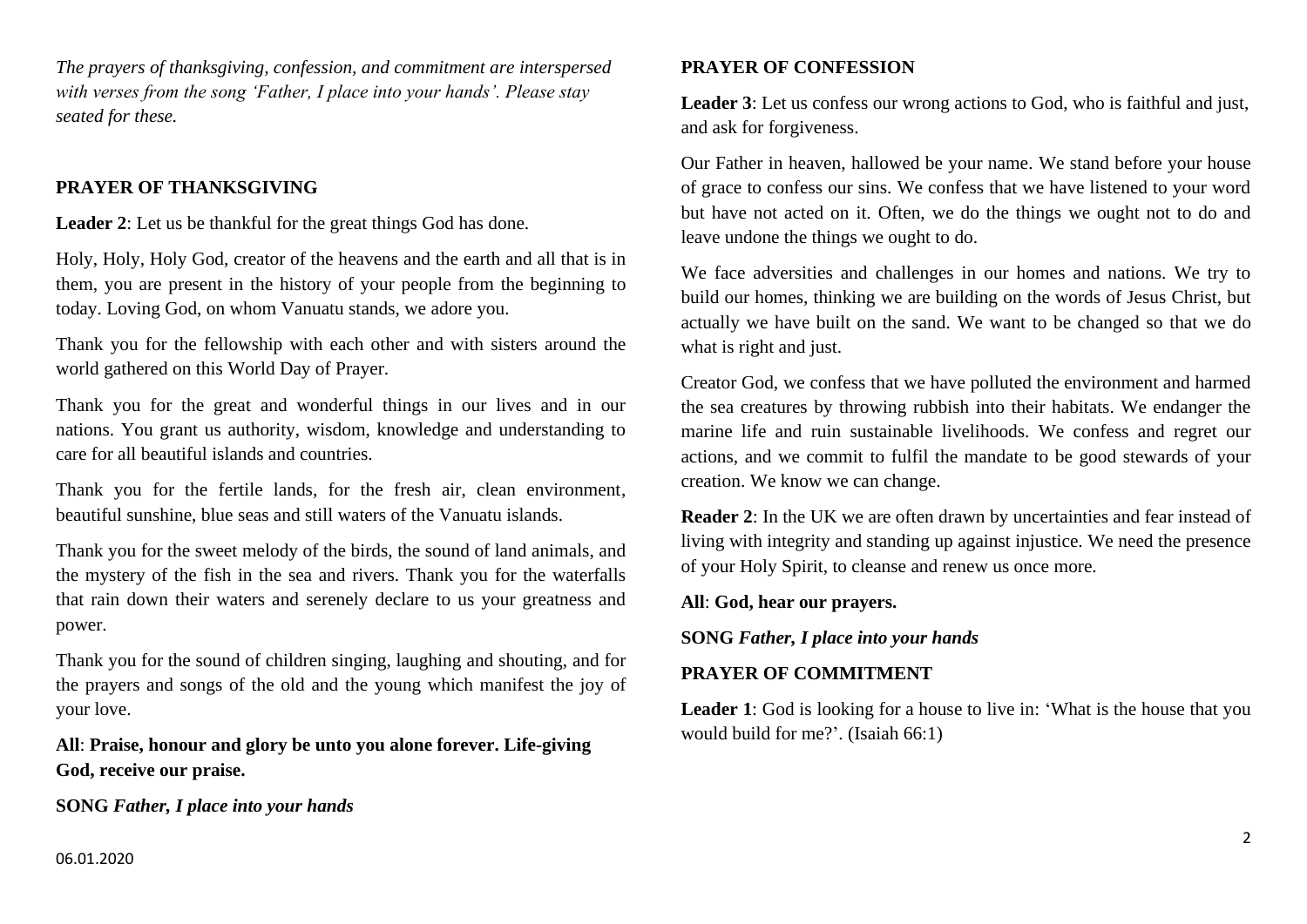We come humbly before you and pray that you will grant us your Spirit of wisdom and knowledge. Teach us to discern the truth. Lead and guide us to live in a way that is pleasing and acceptable to you.

Trusting in you, we know we can change. Help us to build our lives on your foundation: with windows that look out to the world; with a door that opens to welcome all; with mortar which binds us together; with a roof that shelters us through the storms of life.

We humbly offer ourselves to be a house that you can dwell in. By the power of your word, transform our lives and our nations. Make us like a household of justice and peace.

#### **All**: **Gracious God, accept our commitment.**

#### **SONG** *Father, I place into your hands*

### **LISTENING TO THE VOICES FROM VANUATU**

**Rhetoh**: My name is Rhetoh [*Reh-toe*]. I am the second child from a family of eight. I left school at the end of year six as there was no money to continue my education. My family educated my older brother but not me as I am the second born and a girl. One day I heard there was a sewing class for girls at a local centre. I applied and was accepted, but my father had no money to pay the fees. I was disheartened, but I did not have my own money to finance my studies.

I sincerely desired to enhance my education, but there was no opportunity in a formal school system. Then I turned my attention to the church to fulfil my aspiration to learn. I joined the youth group, attended Bible studies and later became involved with women's ministry. With this determination and faith in God, I found ways to educate myself and even acquired skills to earn a living to provide for my family. Other women have done the same. I now make items and sell them at Mamas Markets. With this income I am able to care for my family, my husband and three children, which God has blessed me with.

I praise God for the blessings in my life. I thank God for being the source of my strength, and for helping me put into practice what I have learned. I have become strong and wise in the Lord.

**Reader 1**: In Vanuatu, many children in the rural areas walk long distances to go to school. Some have to leave home and attend boarding school from a very young age. Education for all is not mandatory, and equal access to schooling for boys and girls is still in progress. While Bislama is a common language for most in Vanuatu, with many smaller regional languages spoken across the islands, official schooling is given in either French or English.

**Reader 2**: What a contrast to the UK where all boys and girls have the opportunity to attend school, usually near their homes or a short bus or train ride away; where boarding school is a privilege and a choice, not a dreaded necessity; and where more languages are being used for instruction as our population grows and changes.

#### *Pause*

**Mothy**: My name is Mothy [*Moth-ee*]. My little brother and I grew up in a single-parent home. When my mother remarried, she left us with our grandparents. When my father remarried, he took us to live with his new family. After our stepmother gave birth to her children, her attitude towards us changed altogether.

With more children to feed, and not enough room in the house for all of us, I had to find my own food in the streets and sleep outside the house in a shack. I used an old sack as a blanket to protect me from the cold.

I met some Christians who told me that God loved me. I could not understand this kind of love in the midst of my suffering, but I decided to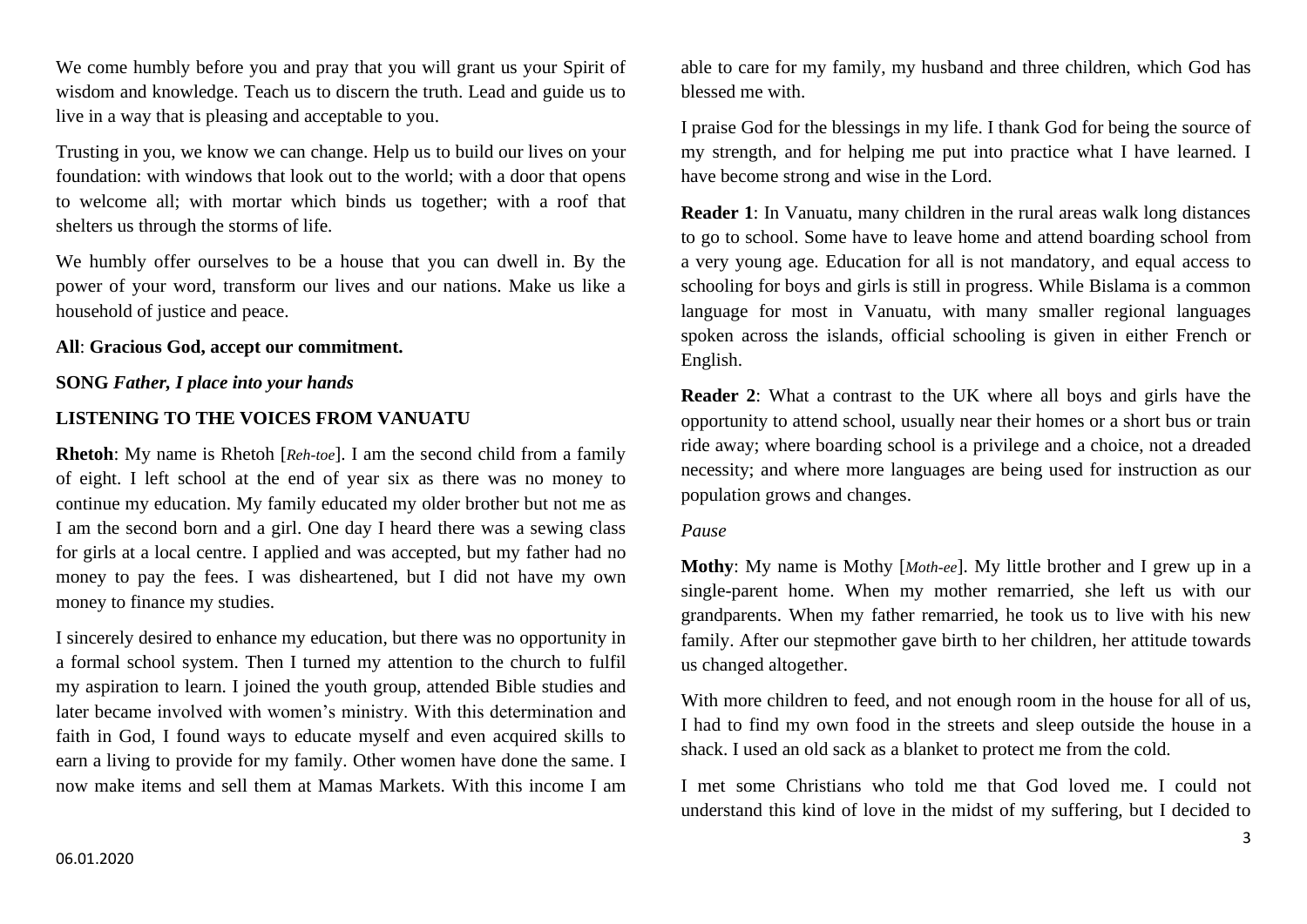trust. I trusted that God would take care of me, even though my family was not sheltering me. This trust grew inside me and became the foundation of my life. I am strong in my Christian faith and share my story with others that we should trust in God and his provision.

May everyone have a place they call home. Today, I pray for children who, like me, grew up almost by themselves. May we all recognise that our God loves them. May they know God's love.

**Reader 1**: Vanuatu's estimated population growth is one of the highest in the Pacific region. Malnutrition is a concern in both rural and urban areas. The tradition of growing organic food in gardens is strong; however, the food industries of powdered milk and junk food are impacting the health of our babies and children.

**Reader 2**: Even though many things in the UK are different, our growing population faces similar challenges and threats to the well-being and health of our children.

#### *Pause*

**Jacklynda**: My name is Jacklynda. I come from a rural village. From a young age I dreamt of working in tourism. I travelled to Port Vila to get a job in hospitality, but I don't have the training to get my dream job. I have no family here, so I am living on the outskirts of the city. I lack the money for proper accommodation, food or to return back to my village. I know that this is not the plan God has for me, but I don't know what to do. I pray that the rural areas of Vanuatu might be valued, and that young people find the opportunities they search for in their own communities. I trust that God will provide for young people to grow and contribute to the wellbeing of Vanuatu.

**Reader** 1: With few employment options in rural areas, young people have to migrate to towns and cities. They often arrive with minimal education

and no vocational skills and so employment is difficult to find. This creates a generation that sees no future. There is a need for policies and programmes for the betterment of rural areas, so that young people can be educated and find employment in their own communities.

**Reader 2**: Villages and rural communities in the UK face their own challenges as access to transportation and services is cut back. As in Vanuatu, many young people in the UK face an unknown future which too often involves prospects of unemployment and uncertainty.

#### **SONG** *Shifting Sands*

## **LISTENING TO THE WORD OF GOD**

**Leader 2**: Let us hear the word of God according to the Gospel of Matthew.

Everyone then who hears these words of mine and acts on them will be like a wise man who built his house on rock. The rain fell, the floods came, and the winds blew and beat on that house, but it did not fall, because it had been founded on rock. And everyone who hears these words of mine and does not act on them will be like a foolish man who built his house on sand. The rain fell, and the floods came, and the winds blew and beat against that house, and it fell—and great was its fall! (Matthew 7:24-27)

## **MEDITATION**

**Reader 2**: This parable is a story of comparison and warning. Jesus offers us an example of how our choices can affect our lives. We now have a time of silent meditation for inner reflection. Please feel free to write your thoughts on the back cover of the service booklet.

*Pause*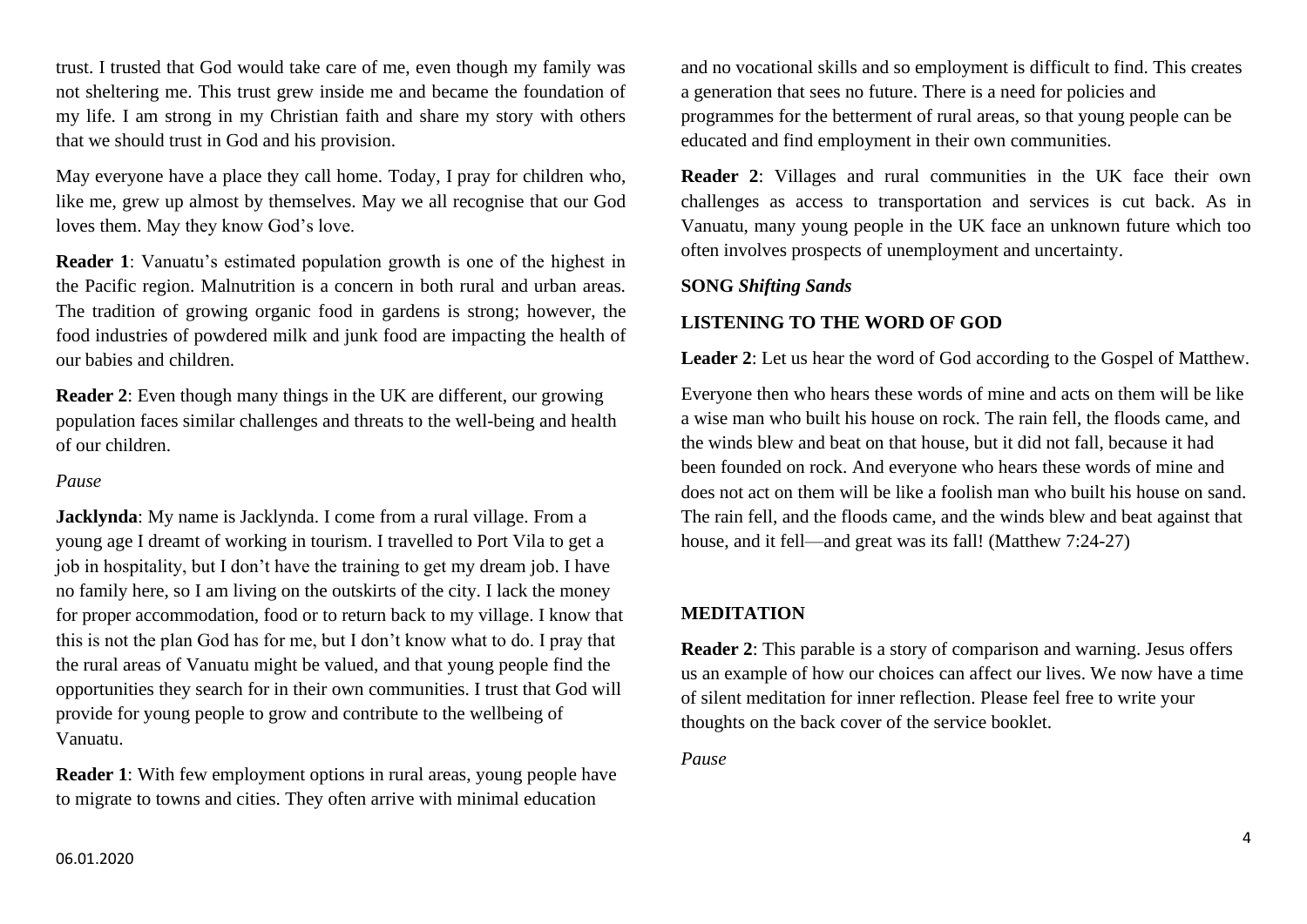Sometimes we are beaten by winds and storms in every corner of our lives. Due to our deep faith in Jesus we find ourselves still standing.

What are the storms in your life today?

### *Pause*

How is your faith providing a solid foundation for you?

## *Pause*

Jesus says: 'Everyone then who hears these words of mine and acts on them will be like a wise man'. We are very good at acting. But do we hear? Do we listen?

What practices in prayer help you hear and listen closely to the Word of God?

## *Pause*

The parable presents us a choice: to be like a wise person or a foolish one. Do we listen to his words and act on them, or ignore them and let them wash over us? Our lives reflect the choices we make. Our legacy is the action we take.

How can we, through our choices and actions, live wisely?

*Pause*

# **OFFERING**

**Leader 1**: The World Day of Prayer is a women-led, global, ecumenical movement. Each year we admire the strength of the communities who participate, empathise with their concerns, and are encouraged by their faith.

The offerings given at these services allow the World Day of Prayer movement to support Christian charities and act in response to global emergencies.

*The offering is collected during the song 'My hope is built on nothing less' which can be sung seated or standing depending on normal offertory practice in the host church.*

*See the back of this service booklet for a list of grants allocated in 2019 and see the website (wwdp.org.uk) for additional details.*

*If you are a UK taxpayer and wish to Gift Aid your offering, please use the Gift Aid envelope provided and be sure to fill in all the details.*

## **SONG** *My hope is built on nothing less*

**Leader 3**: Gracious God, we worship you and thank you for all the blessings you have bestowed upon us, for family and friends, home, food and water. We praise you for leading us to be creative and able to support our families. In gratitude we offer these gifts and dedicate them to the work of the World Day of Prayer. May they be shared with communities in need, both close to home and around the world.

**All**: **Amen.**

# **PRAYERS FOR VANUATU AND THE WORLD**

**Leader 1**: Let us be united in prayer with Vanuatu and the world.

Everlasting God, the God on whom Vanuatu stands, we ask you to help us stand for peace in our families and our nations. We commit the leaders and people of Vanuatu into your wise hands.

We want to stand against the forces of injustice present in our nations. Give us this authority over our islands and nations.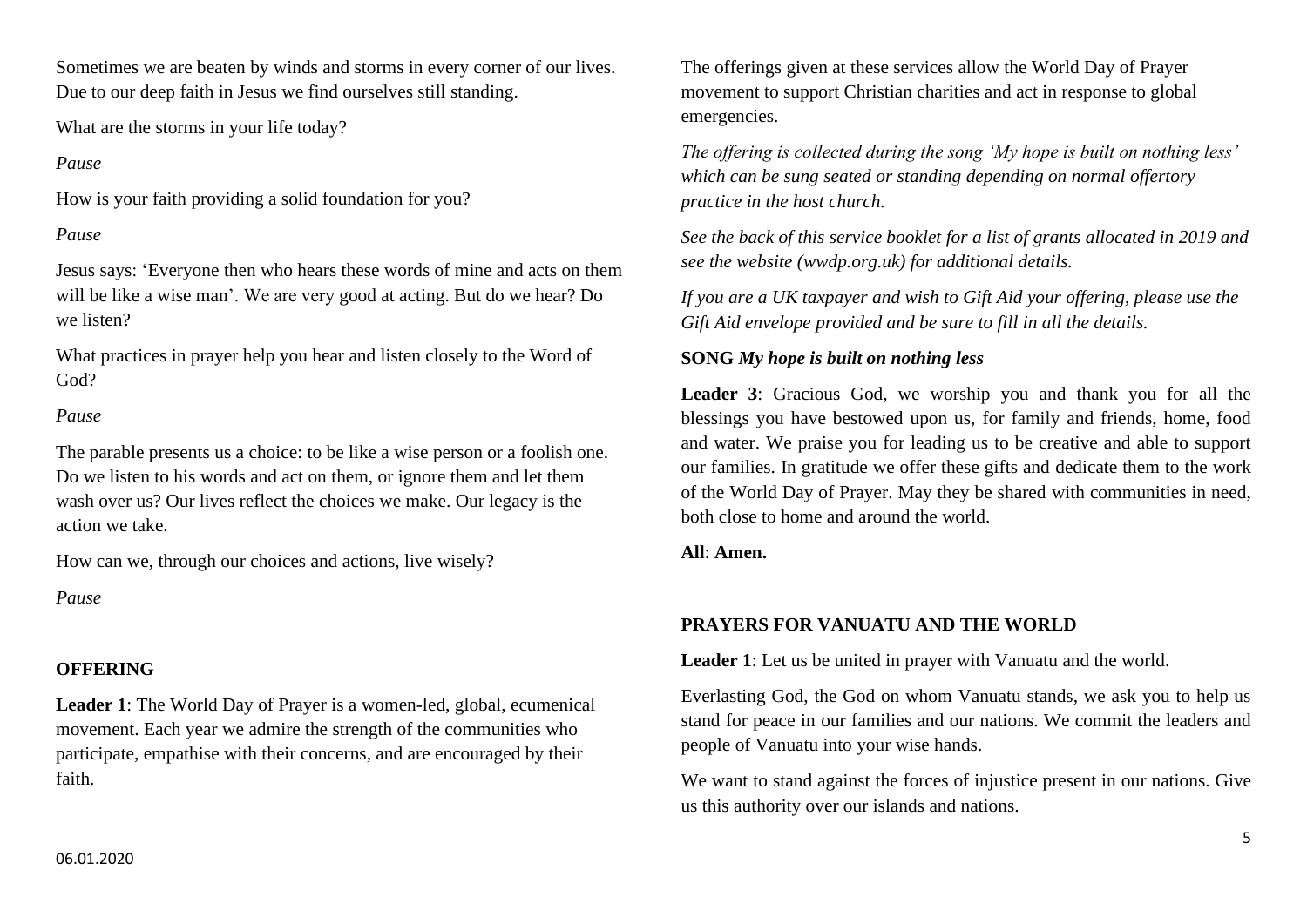We pray that we can live in unity, love and peace in the context of ethnic and cultural diversity like Vanuatu and so many other places around the world.

### **All**: **Bind us together in love, peace and joy.**

**Leader 1**: We pray for young women in Vanuatu who search for work and meaning, especially those who, hoping for a better life, move to the towns and cities, away from family and friends. May they develop the skills they need to find work, live wisely and fulfil their dreams.

We pray for the children of Vanuatu who do not have the opportunity to attend school, and for those on the streets who feel unloved and unwanted. May they find safe shelter and nourishment in their communities and in the embrace of God.

**All**: **May they learn of, and trust in, God's love, through the outreach of others.** 

**Leader 1**: We remember people living in places prone to natural disasters and the hazards of cyclones, hurricanes and volcanoes.

## **All**: **Almighty God, protect communities from disasters and suffering. Heal the souls of the people and let them feel your love.**

**Leader 1**: We pray for the Christian community in Vanuatu, that they may extend God's justice and love to everyone.

## **All**: **May they be a living example of a community built on the strong foundation of Christ.**

**Leader 1**: Let us join together in the Lord's Prayer.

**All**: **Our Father, who art in heaven, hallowed be thy name; thy kingdom come;** 

**thy will be done; on earth as it is in heaven.** 

**Give us this day our daily bread. And forgive us our trespasses, as we forgive those who trespass against us.** 

**Lead us not into temptation; but deliver us from evil.** 

**For thine is the kingdom, the power and the glory, for ever and ever. Amen.**

## **OUR ACT OF COMMITMENT**

**Leader 2**: You chose a stone at the beginning of the service. I invite you to hold it now and look at it. Your stone is special, like you. Its shape is unique; its colour is unique; its flaws are unique.

God the house-builder uses each one of us as a stone to build a strong foundation of love. Will we make the commitment to build our lives on this foundation? Will we hear and will we act?

Think of this stone as a representation of your personal prayers and commitment to God. Exchange your stone with someone near you, that they may hold you, Vanuatu and this day in their mind in the year ahead.

*Pause and allow time for stones to be exchanged.*

May our lives be built on a strong foundation. Let us repeat the Ni-Vanuatu motto - 'In God we stand'.

**All**: **Long God Yumi Stanap. Amen!** [*Long God you-me stan-up*]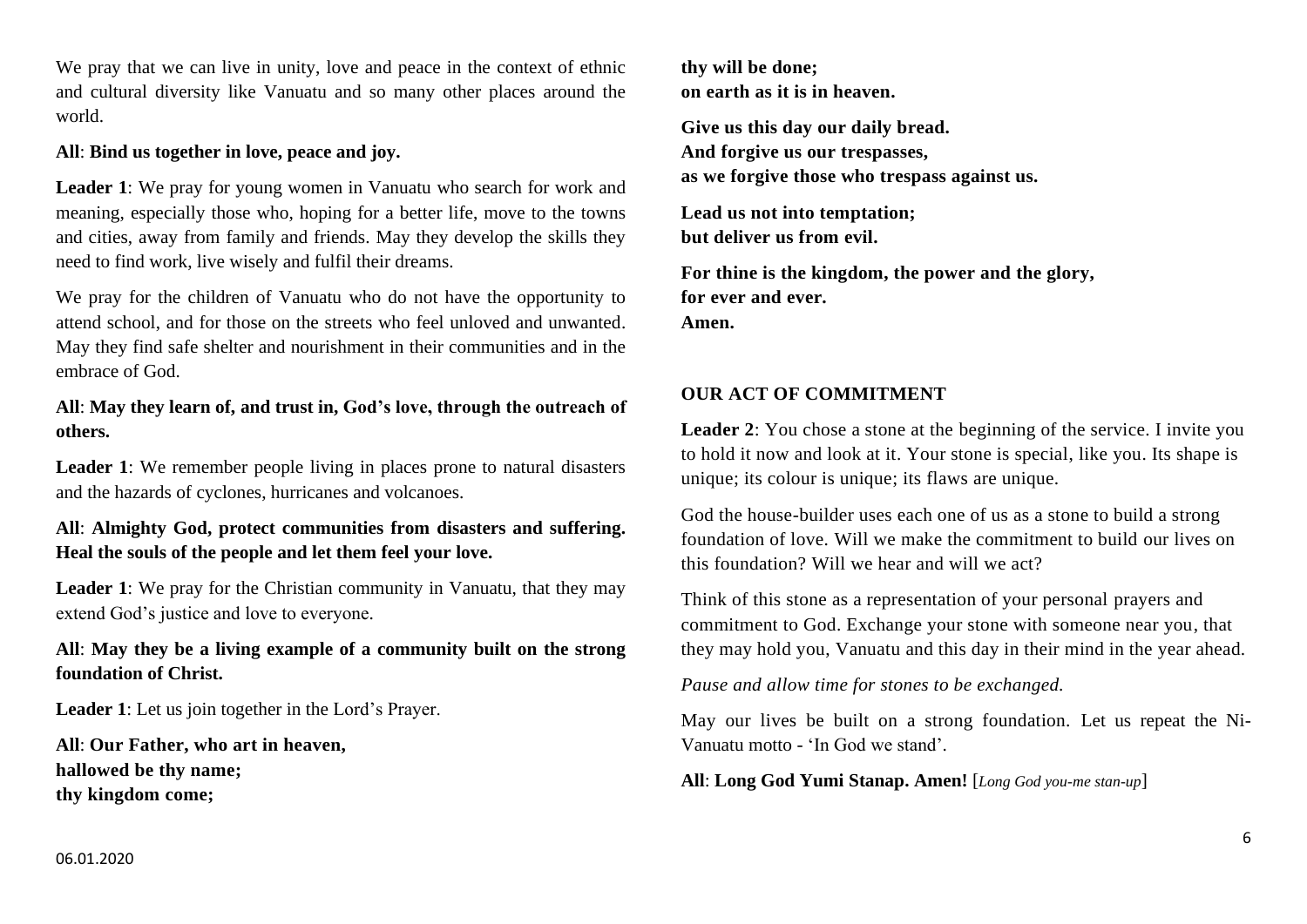#### **SONG** *Lord dismiss us with thy blessing*

#### **SENDING AND BLESSING**

**Leader 3**: We welcome God's dwelling presence in and with us. Let God guide you, lead you, restore you and heal your nation. Let God's will be done in your house as it is in heaven.

Remember as you go out - everyone who hears the words of Jesus and acts on them will be like a wise person and their house will withstand the floods. Go and build your house on Jesus' words.

Go home blessed in the wonderful name of Jesus Christ, our Lord and King.

**All**: **Jesus' word is our strong foundation. We will follow Jesus – the Way, the Truth and the Life. Amen.**

**SONG** *The Day thou Gavest*

### Preparation Notes

#### **Materials needed:**

Provide a garland necklace known as a salu salu [saloo saloo] for the three voices from Vanuatu (instructions for making these can be found on the website). The three leaders and two readers may wear red, green, or yellow coloured scarves or ribbons.

Prepare a table for symbols and objects to be placed on, including a candle, the Bible and the flag of Vanuatu; and display a banner with the theme 'Build on a Strong Foundation'. Also gather crafts and food common to Vanuatu, for example: sandalwood oil, baskets, beads, shell necklaces and root vegetables.

You will need a gong or drum to beat (or, if possible, a large conch shell to blow) as a call to worship.

Provide a small stone or pebble for each attendee. Ensure at the beginning of the service that each member of the congregation has received one.

### **Familiarisation with the text:**

Matthew 7:24-27 is the main Bible text for this year's theme 'Build on a strong foundation' and focuses on wise living. Refer to the bible study on p. 23, to familiarise yourself with this text and the theme of the service prior to the Day of Prayer.

### **Organisation:**

Form an intergenerational group to lead the service (women, youth, and children).